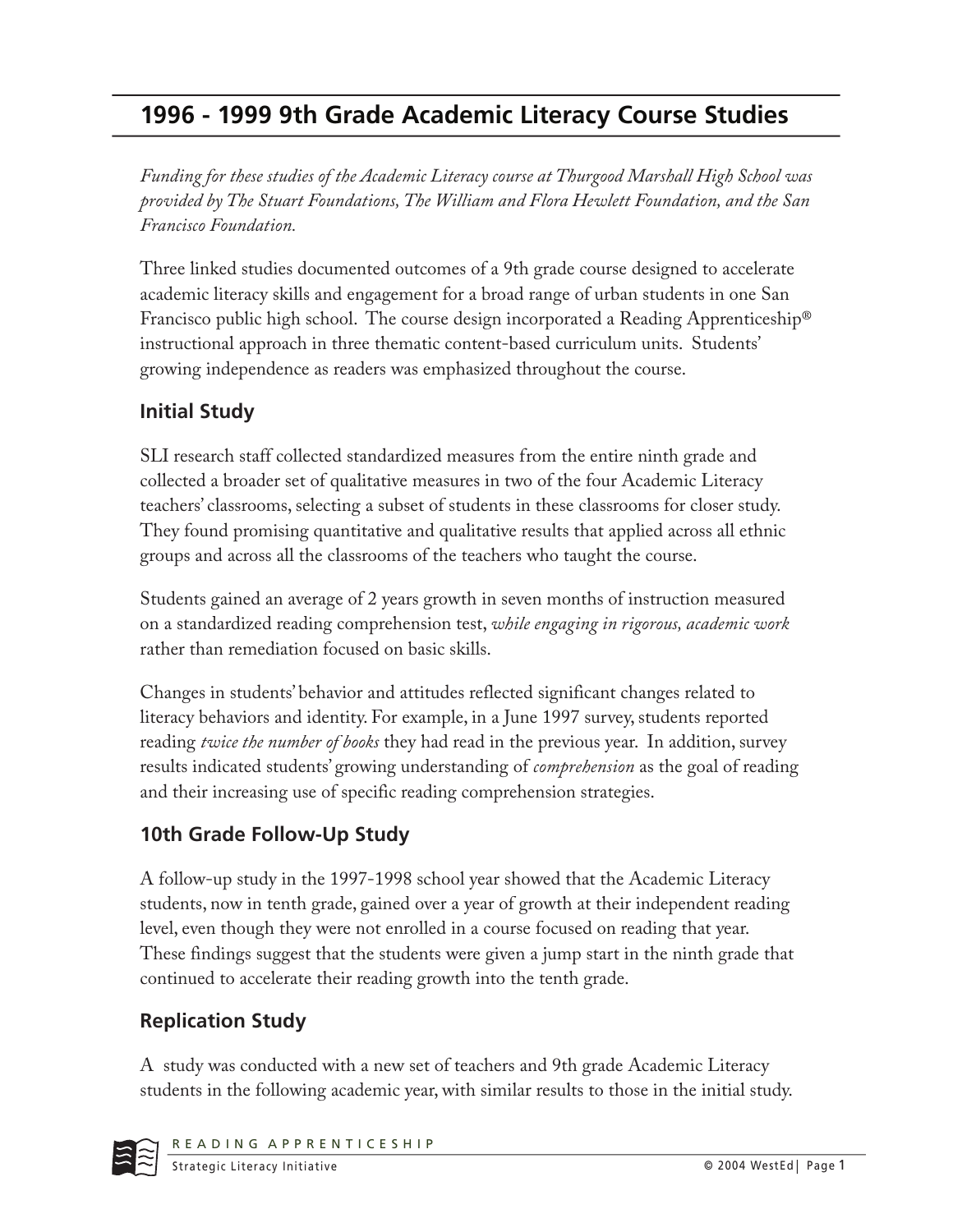### **1996-1997 • 9th Grade Academic Literacy Course: Initial Study**

As an outgrowth of the research collaborative's work described in the 1995-1997 Case Studies (LINK), Strategic Literacy Initiative (SLI) was invited by the English Department Head, Christine Cziko, with the support of her principal, Dr. Samuel Butscher to help develop a reading course based on adolescents' literacy learning needs and promising practices in early literacy development. The course, Academic Literacy, was designed as a mandatory course for all entering ninth graders at Thurgood Marshall Academic High School (TMAHS) in San Francisco.

At the time, TMAHS served a highly diverse population of students from the three neighborhoods in San Francisco with the highest rate of poverty in the city: 13.1% of the students were classified as English learners; 43% were classified as educationally disadvantaged youth because they scored below the 40th percentile on standardized measures of either reading or math. The diverse student body of TMAHS was comprised of 26.9% Chinese American, 24.9% African American, 20.7% Latino, 9.7% Filipino, 9.3% Other Non-white, and 6.5% Other White students.

The goals of Academic Literacy were to help students become **engaged, fluent**, and competent readers of the variety of texts necessary for them to master in order to be successful in high school and beyond. Three units, Reading Self and Society, Reading Media, and Reading History, provided the text materials and content of the course.

#### *Key components of the course were:*

- "Sustained Silent Reading" with accountability and social interaction with peers through reading logs and book projects
- Metacognitive writing and talking about reading processes; in particular:
- "Think Alouds" modeling and practicing reading and problem-solving with texts, and
- A focus on taking control of one's own attention and reading process(es)
- Explicit comprehension instruction and opportunities for extensive practice reading and applying cognitive and knowledge-building strategies; in particular:
- Guided reading of exposition
- "Chunking"—or breaking down complex sentences in expository texts to understandable bites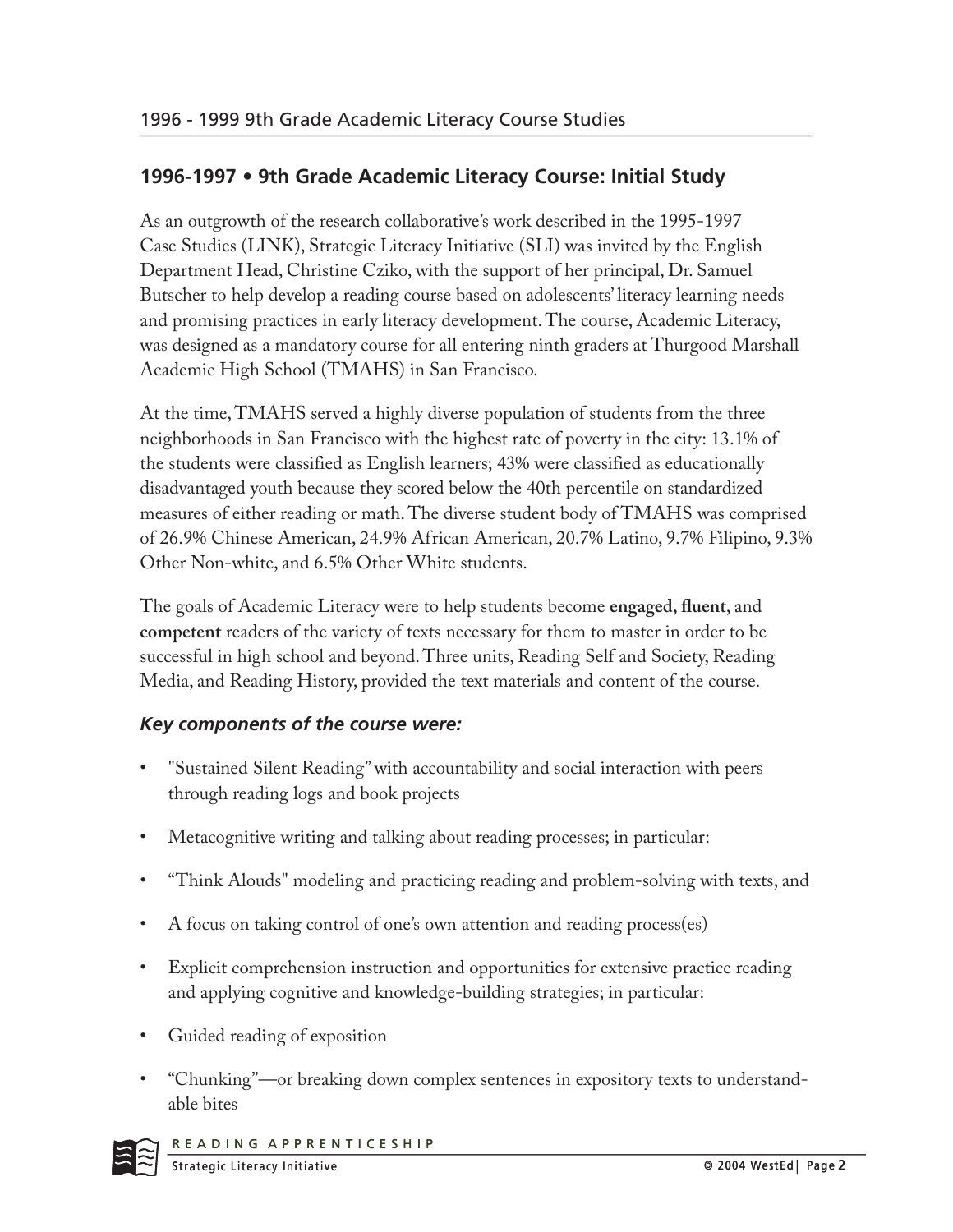- "Reciprocal Teaching" and its components of questioning, summarizing, clarifying, and predicting with expository texts
- Vocabulary building

SLI's book, *Reading for Understanding: A Guide to Reading Improvement in Middle and High School* , by Schoenbach, Greenleaf, Cziko, & Hurwitz, describes in detail the Reading Apprenticeship® instructional framework, the Academic Literacy course, and student learning outcomes from the course.

To evaluate the impact of the course on student learning, SLI research staff collected standardized measures from the entire ninth grade and collected a broader set of qualitative measures in two of the four Academic Literacy teachers' classrooms, selecting a subset of students in these classrooms for closer study.

#### *Quantitative measures included:*

- Pre- and post-tests of reading proficiency using the Degrees of Reading Power (DRP) test <www.tasaliteracy.com>
- 8th and 9th grade standardized reading scores from the California Test of Basic Skills

#### *Qualitative measures included:*

- Pre- and post-course reading surveys
- Student written reflections and course evaluations
- Focus group interviews
- Classroom observations
- Samples of course work for 30 students selected randomly from the class rosters of two of the Academic Literacy teachers

In addition, SLI research staff carried out intensive case studies of 8 of these 30 students, videotaping dynamic reading assessments with them three times during the year as they carried out their reading assignments for the course. A full report of this research appears in the spring 2001 issue of *Harvard Educational Review*, Volume 71, Number 1, pages 79 – 127, as "Apprenticing Adolescent Readers to Academic Literacy" by Greenleaf, Schoenbach, Cziko, and Mueller.

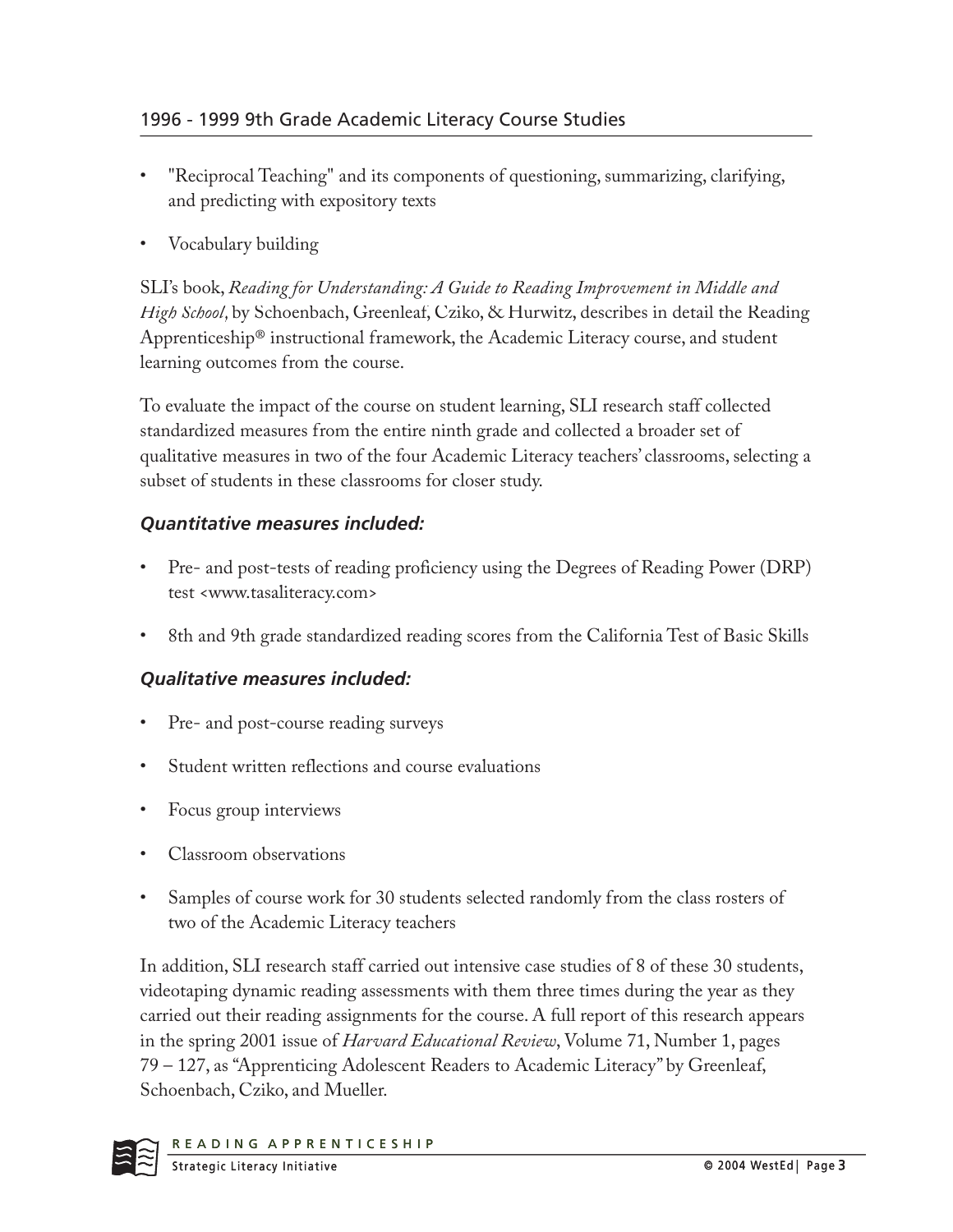### **Standardized Reading Score Gains**

This highly diverse population of students developed what is normally two years of reading proficiency in only seven months of instructional time, *while engaging in rigorous, academic work* rather than remediation focused on basic skills. When the ninth grade students entered TMAHS, they were scoring, on average, two years behind grade level on the DRP, a standardized test of reading comprehension <www.tasaliteracy.com>. By May, these ninth graders had made a significant gain of four score points from fall to spring, significantly greater than one year's expected growth at the ninth grade level (t = -7.558,  $df = 215$ ,  $p = .000$ ). [The test publisher estimates that a normal amount of growth on the DRP at the high school level is 1 to 2 points; the TMAHS students gained 4 points.]

When the scores of Special Education students in the ninth grade were omitted from analysis, the remaining group of students again gained an average of 4 points in raw score from the fall to spring  $(Z = -7.332, df = 202, p = .000)$ , but their mean scores were somewhat higher. In addition, their percentile scores increased over 2 percentage points from 49% (below the national norm) in the fall to nearly 50.5% (above the national





© 2004 WestEd | Page 4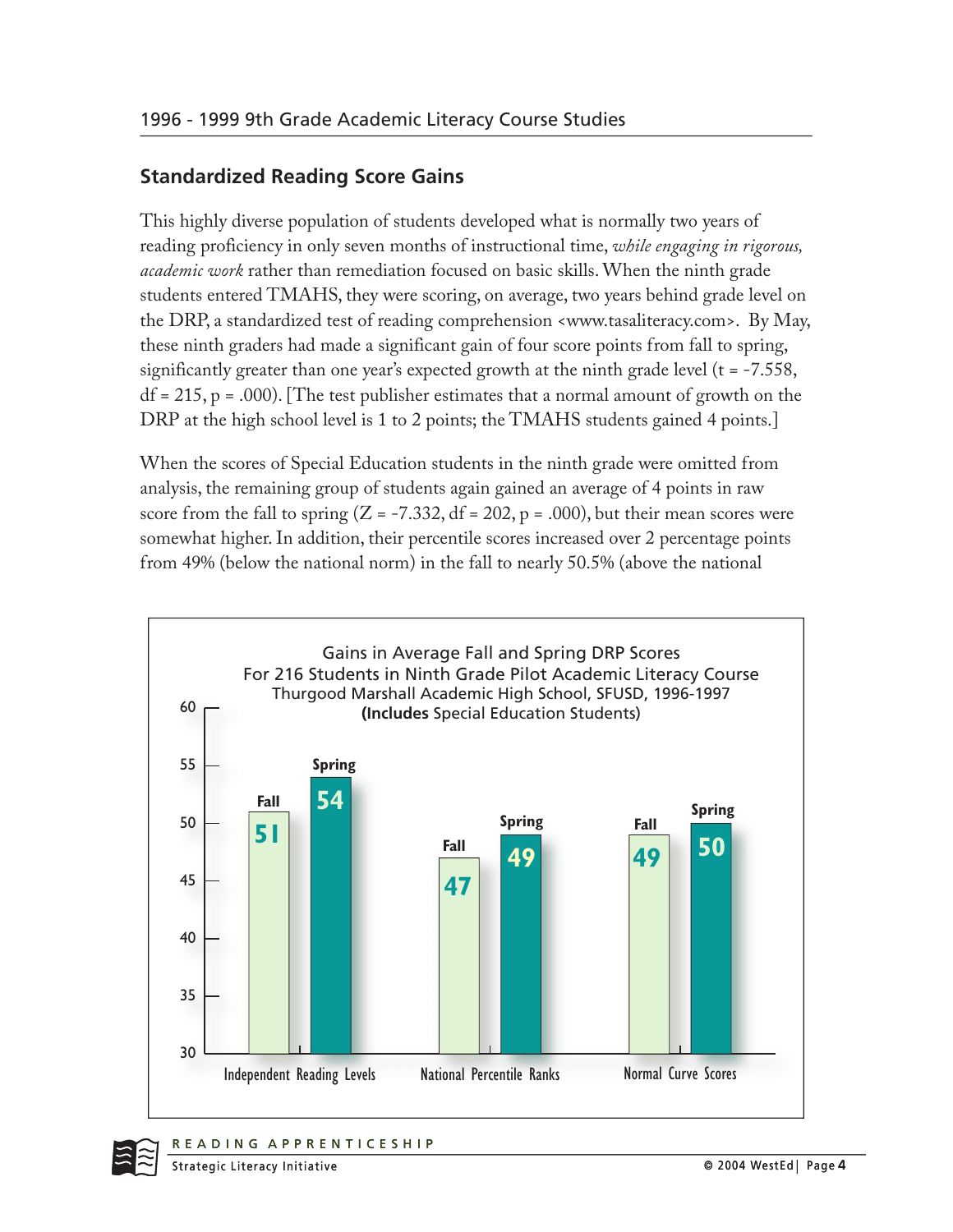norm) in the spring  $(Z = -2.152, df = 202, p = .031)$ . Significantly, their average reading comprehension score on the DRP was now at grade level.



Because the DRP is a norm- and criterion-referenced test of reading comprehension, the Academic Literacy students' gain scores are compared to those of a national population of grade-level peers, as reflected in the national percentile ranking of the TMAHS students. In addition, normal curve scores reflect the place of a group of students on the bell curve, relative to their peers, thus **a year's normal growth would be reflected in a normal curve gain of zero.** The increase of the Academic Literacy students' normal curve scores is therefore enormously important, since it shows a narrowing of the achievement gap for the socioeconomically, ethnically, and linguistically diverse students served by the Academic Literacy course, precisely those students for whom a persistent gap in achievement has been regularly documented.

This score gain represents an increase in the students' independent reading level from texts like *Old Yeller* to texts like *The Adventures of Tom Sawyer*. In terms of trade materials, these students moved from independently being able to manage children's magazines to

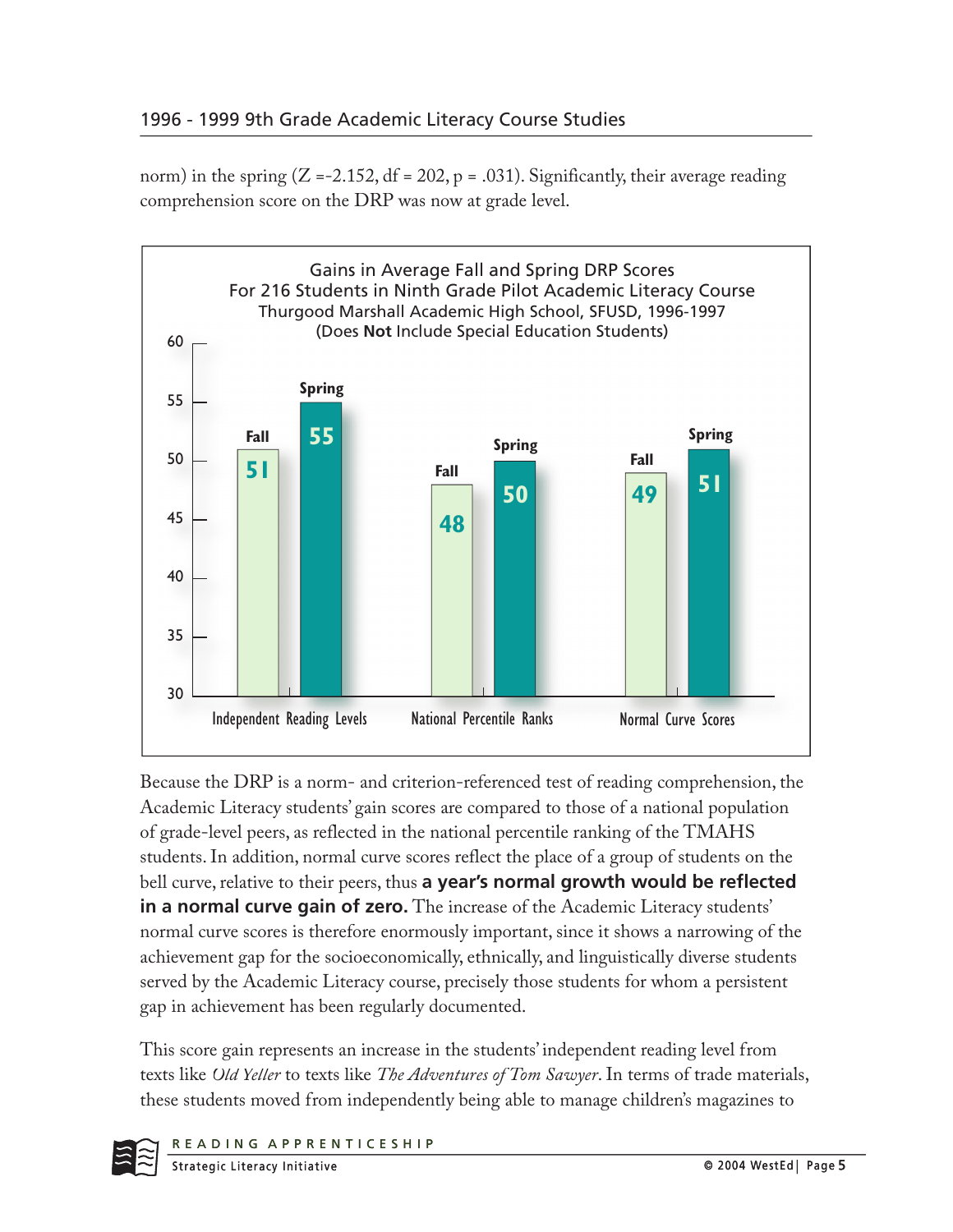teen fiction and adult fiction magazines. The average instructional reading level of these students reached the level of texts like *The Prince* or *The Scarlet Letter*. With instructional support, they would be expected to manage all but the most difficult of high school textbooks.

There were no significant teacher effects on student progress, indicating that differences among teachers did not result in differences in terms of student learning. All groups of students made impressive gains from fall to spring, without regard to ethnicity or language background.

A follow-up study showed that these Academic Literacy students retained their reading improvement, continuing to grow as readers at an accelerated rate into and through their tenth grade year.

# **Student Survey Results**

Students in nine of the Academic Literacy classes were given Reading Surveys to complete during September 1996 and again in June of 1997. These surveys consisted of a series of questions about their reading histories, reading habits, likes and dislikes, as well as an estimate of the number of books they had read during the previous year. Here is a sampling of their responses:

- In the spring, students reported reading twice the number of books they had read in the previous year.
- In response to the question, "What does someone have to do in order to be a good reader?" in the spring:
	- Twice as many students said that you must understand what you read;
	- Over twice as many students mentioned specific strategies good readers must use to make sense of what they read; and
	- Twice as many students thought that to become a good reader one must enjoy reading and pick books that interest them.

In general, the students' changed responses in spring indicated that they had begun to think about reading as a sense-making activity that they could control by using strategies and choosing books they like, rather than as a set of skills that one either has or does not have. Students' responses demonstrated that they had acquired a greater sense of their own agency, responsibility, and control of how they read over the course of the school

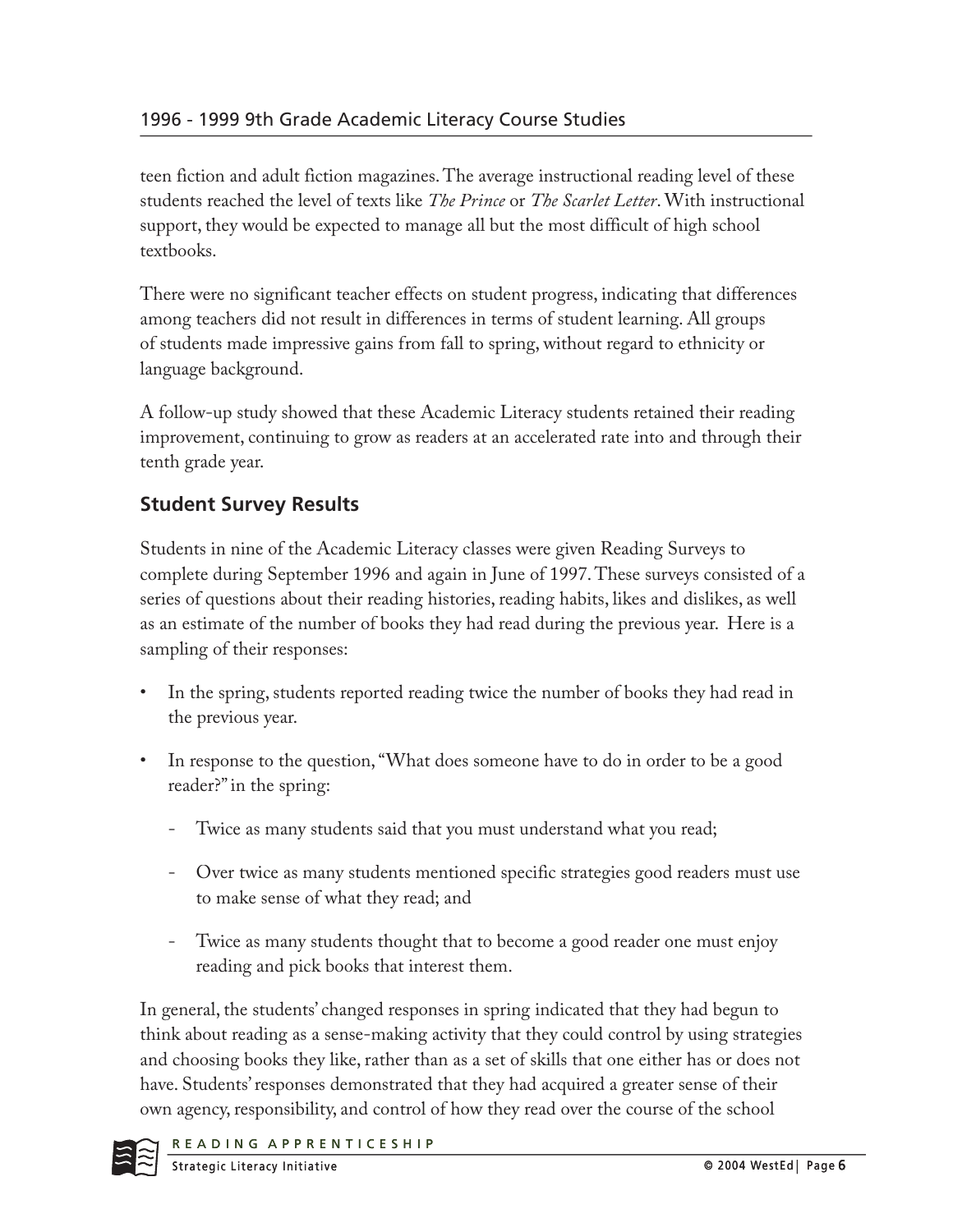year, as well as a much more elaborate set of ideas, strategies, and resources for doing so. Students grew more knowledgeable about selecting books to read, knew how to create reading situations that worked for them, and valued reading in new ways.

## **Case Studies**

Students were chosen for case study to represent a range of the ninth grade students enrolled in Academic Literacy. Case study students included English learners, Special Education students, and members of diverse racial and ethnic groups at the school. Focus group interviews as well as individual dynamic assessments carried out over the course of the year showed these diverse students gaining more complex and accurate conceptions of reading, a repertoire of reading strategies, and more importantly, an identity as reader and student, as an outcome of their metacognitive work in the course. Excerpts from the interviews and videotaped dynamic reading assessments making up these case studies continue to be a source of professional development material for secondary teachers. Follow-up interviews with the case study students as they were graduating in their twelfth grade year located the Academic Literacy course as an important milestone in the development of these young people. Looking back, they described how the course had helped them become responsible for their own learning. They also identified metacognitive awareness of their thinking and learning processes, as well as the collaborative work to make sense of complex texts and ideas, as pivotal in their growth and success in high school.

### **1997–1998 • 10th Grade Academic Literacy Follow-Up Study**

The students who had taken Academic Literacy during the 1996 - 1997 school year as ninth graders took the DRP test in October and May of that year. They were given the DRP again, as a follow up to the pilot year study, in May of 1998.

The tenth grade students were given a rigorous battery of tests in Spring of 1998, all within a few days of each other, due to the demands of the state and district. They took the CTBS as well as the STAR (SAT9) series of tests. On top of this demanding testing schedule, the school itself imposed the DRP test for tenth graders. By this time, students were understandably test weary and many simply chose not to complete the test to their best ability. Omitting the test scores for these students, we were able to reliably compare 9<sup>th</sup> to 10<sup>th</sup> grade scores for 115 students on all three tests. For the 115 students, the following table summarizes the gains in independent reading level (DRP90) from Fall '96 to Spring '97, Spring '97 to Spring '98, and Fall '96 to Spring '98.

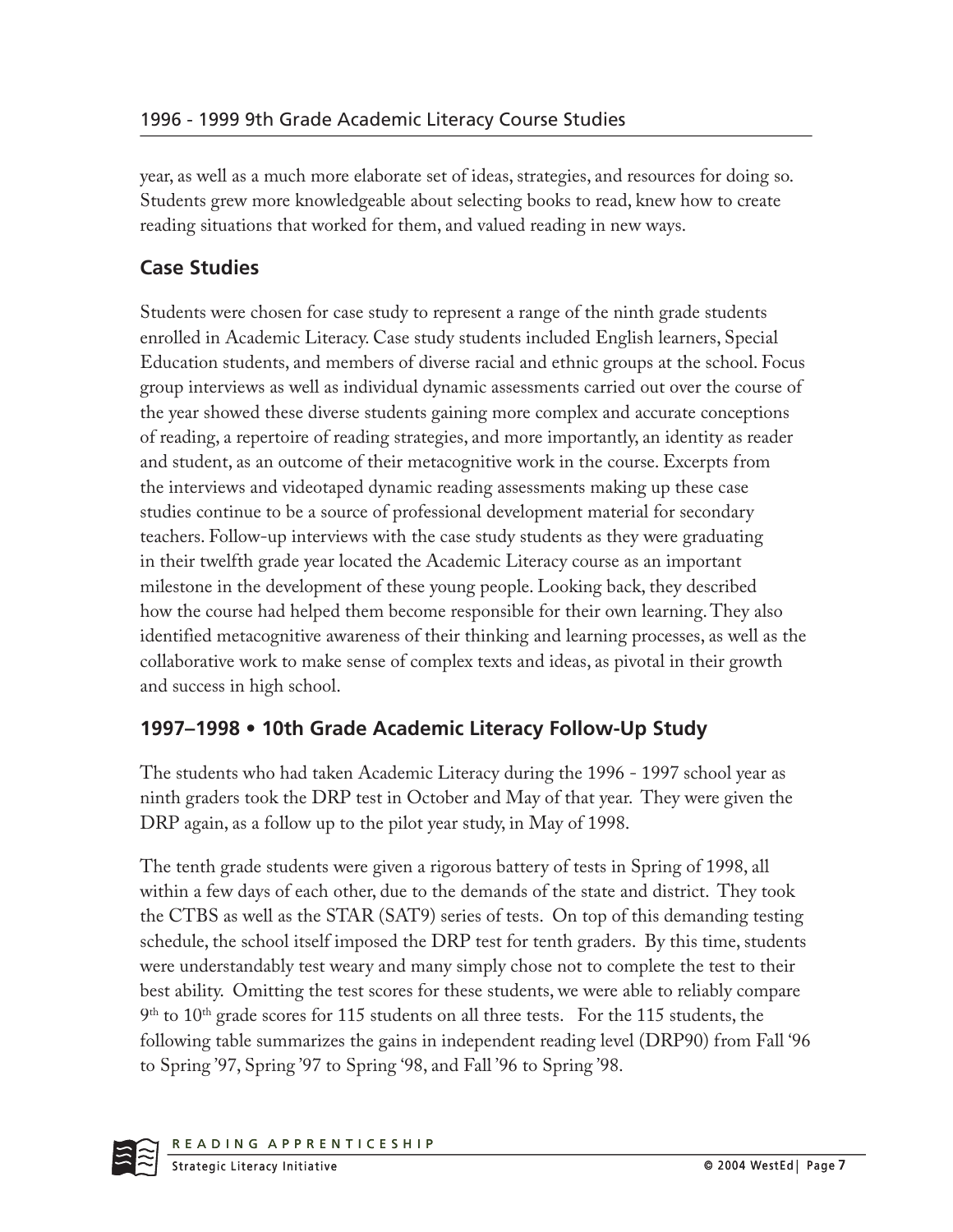| Comparison                  | Mean<br>DRP90<br><b>Scores</b> | N   | t        | df     | sig |
|-----------------------------|--------------------------------|-----|----------|--------|-----|
| Fall '96 to<br>Spring '97   | 51.2000<br>54.4957             | 115 | $-5.327$ | $ $  4 | **  |
| Spring '97 to<br>Spring '98 | 54.4957<br>57.0435             | 115 | $-4.186$ | $ $  4 | ∗∗  |
| Fall '96 to<br>Spring '98   | 51.2000<br>57.0435             | 115 | $-7.627$ | $ $  4 | ∗∗  |

|  |  | Table 1: Mean Independent Reading Levels |  |
|--|--|------------------------------------------|--|
|  |  |                                          |  |

 $** p < .001$ 

These data show that the tenth graders continued a statistically significant pattern of growth, continuing to gain over a year of independent reading level each year, even though they were not enrolled in a course focused on reading during their tenth grade year. By the spring of 1998, their national percentile rank had risen to the  $53<sup>rd</sup>$  percentile in reading proficiency. These findings suggest that the students were given a jump start in the ninth grade that continued to accelerate their reading growth into the tenth grade.

### **1998–1999 • 9th Grade Academic Literacy Course Replication Study**

During the 1998–1999 school year, Academic Literacy was taught at TMAHS by a new team of teachers. The population of students served by the course was similar to that served during the pilot year, with increases of both English learners, who comprised 19% of the ninth grade class, and Special Education students, who made up 12%, or 1/8th, of the ninth graders. In this replication study, 153 students were tested in the fall and spring, using the Degrees of Reading Power standardized test of reading comprehension. **On average, these students gained an average of four points in independent reading scores from fall to spring (t = -5.102, df = 152, p < .000). Importantly, English learners benefited preferentially from the course, increasing 5 points in independent reading from fall to spring.**

In this replication study, the Academic Literacy course continued to demonstrate strong, positive outcomes for student reading, as measured by gains in standardized test scores. In each year of data collection, the course produced a two-year gain in student reading